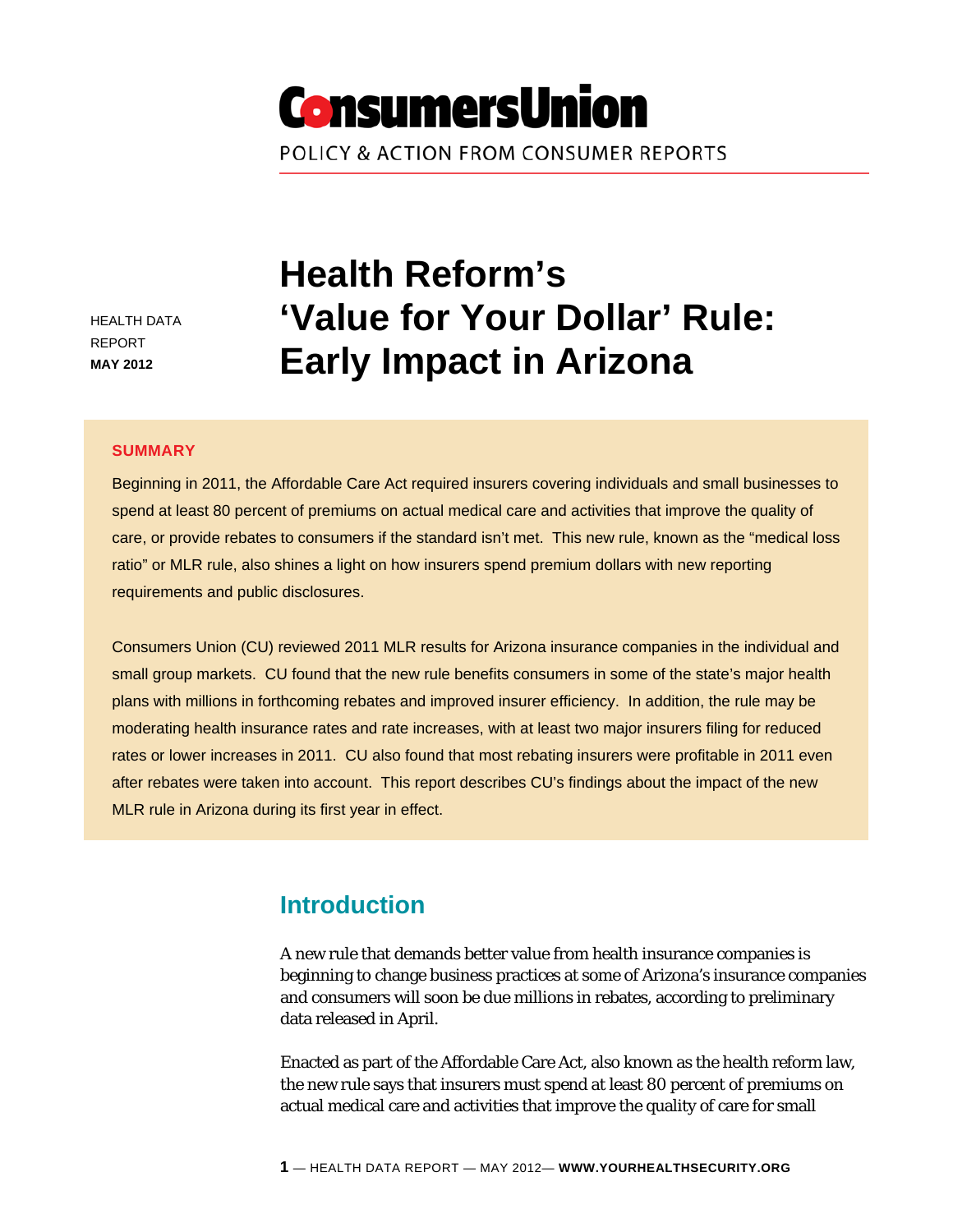businesses and individuals who buy coverage on their own. For large group customers, the standard is 85 percent. If insurers miss the mark, they must rebate policyholders the difference.

The goal of the new rule – known as the medical loss ratio or "MLR" rule – is to ensure that consumers get better value for their money by encouraging insurers to be more efficient. To avoid paying rebates, insurers must be smarter in how they spend their premium revenue on marketing, CEO salaries, broker commissions and other administrative costs and profit.

The rule also brings broad new transparency and accountability to health insurers. It requires them for the first time to publicly disclose more details about how they spend premium dollars. By June 1 of each year, health insurers will file a report showing how much they spent on medical care and quality activities for the prior year. Starting in 2012, consumers will be able to view the reports by going to [http://companyprofiles.healthcare.gov/,](http://companyprofiles.healthcare.gov/) entering the name of their insurer, and choosing the Medical Loss Ratio tab.

Other new financial reporting requirements related to the MLR rule allowed Consumers Union (CU) to examine the early impact of the new rule in Arizona. CU examined filings that Arizona health insurers made in April showing preliminary results of their 2011 earnings, spending, and profits in the individual and small group markets. CU also reviewed rate change information provided by the Arizona Department of Insurance for select insurance companies.

Here are highlights of what we found in Arizona.

# **Consumers are due millions in premium rebates**

The MLR rule went into effect on January 1, 2011. The first round of rebates must be paid by August 1, 2012, and will be based on insurers' 2011 spending. Rebates may be in the form of refund checks or a credit toward future premiums. CU examined rebate estimates for Arizona insurers in the individual market and small group market.

In the Arizona individual market, insurance companies expect to pay millions to policyholders, led by Blue Cross Blue Shield of Arizona, which anticipates giving \$8.7 million back to 77,350 policyholders.<sup>[1](#page-1-0)</sup> Golden Rule Insurance Co. has the second highest rebate amount, estimated at \$8.66 million to 30,817 individual market policyholders.

Chart 1 shows estimated rebates for insurers that expect to owe rebates to individual market policyholders.

Individual market insurers estimate that they will owe about \$24.4 million to consumers, with Blue Cross Blue Shield of Arizona expecting to pay out the highest rebates.

<span id="page-1-0"></span><sup>1 &</sup>quot;Policyholders" in this report does not include dependents. "Covered lives" includes both policyholders and dependents.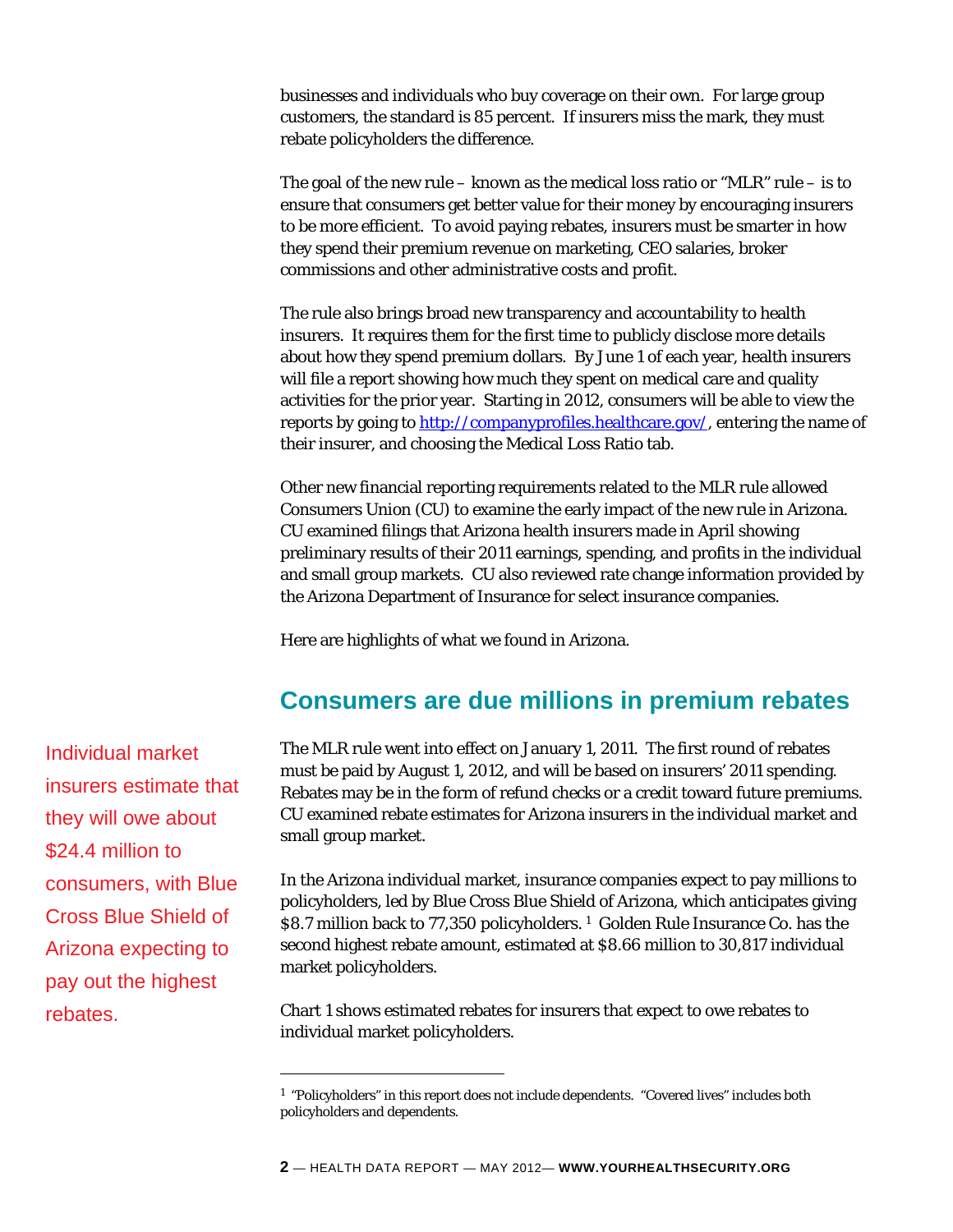## **CHART 1: ESTIMATED 2012 REBATES ARIZONA INDIVIDUAL MARKET INSURERS**

(in millions)



*Source: 2011 Supplemental Health Care Exhibits – Part 1, filed with the National Association of Insurance Commissioners. An additional company, Companion Life Insurance Co., estimates \$462 in rebates but was not included in the chart because of the low amount. \*Humana refers to the Humana Insurance Co.* 

In the small group market – where employers with 2 to 50 employees purchase coverage[2](#page-2-0) – Blue Cross Blue Shield of Arizona expects to pay the highest rebates, an estimated \$3.2 million to about 3,741 small businesses and other groups. In total, insurers are expected to owe about \$9.3 million to small groups.

Chart 2 shows estimated rebates for insurers that will owe rebates to small group market policyholders.

<span id="page-2-0"></span><sup>2</sup> *See* <http://www.statehealthfacts.org/profileind.jsp?rgn=4&ind=350>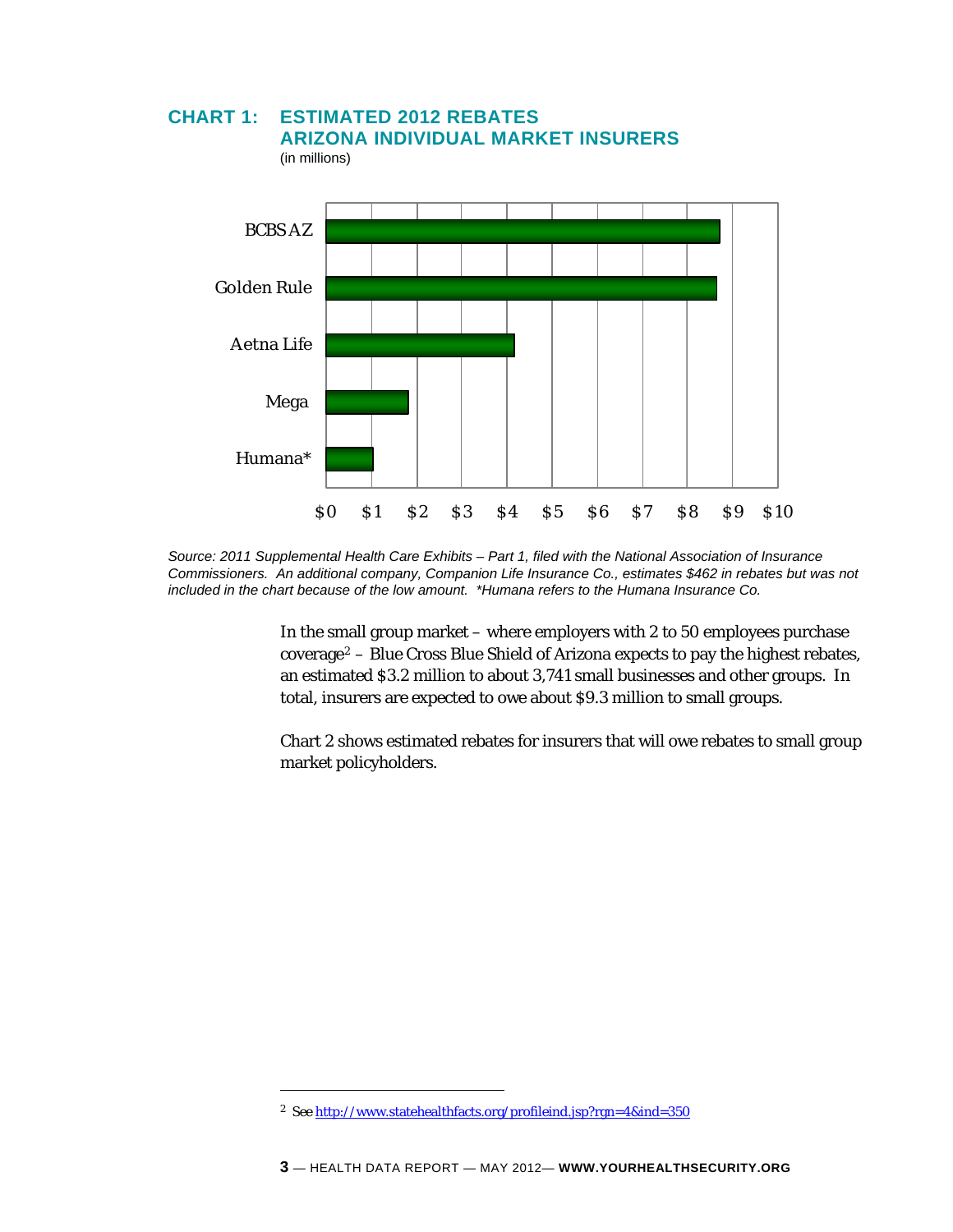#### **CHART 2: ESTIMATED 2012 REBATES**

(in millions)

i<br>L

 $$0$   $$1$   $$2$   $$3$   $$4$ Trustmark Life Ins. Co. Aetna Health Humana Health Plan Humana Ins. Co. BCBS AZ

 **ARIZONA SMALL GROUP MARKET INSURERS** 



The Kaiser Family Foundation reported that total rebates in the Arizona large group market, which covers employers with more than 50 employees, would be about \$2.9 million, bringing total Arizona rebates across all three market segments to \$36.5 million.[3](#page-3-0)

Insurance companies issuing rebates will send notices to policyholders with information about the rebate. Insurers will issue group rebates to employers who will share them with employees who paid premiums or otherwise use them to benefit employees, depending on the type of plan.

These are preliminary estimates made by insurers and actual rebates reported by June 1 may vary slightly.

# **The rule is improving value for Arizona consumers**

Several insurers brought better value to their customers by increasing the portion of premiums that they spent on actual medical care, including spending on activities to improve the quality of care.

For example, Health Net Life Insurance Co., which covers about 13,700 people in the Arizona individual market, spent 76.4 percent of premiums on medical care in 2010 and 85.4 percent in 2011, as shown in Chart 3. Golden Rule, which

<span id="page-3-0"></span><sup>3</sup> *See* Kaiser Family Foundation, Insurer Rebates Under the Medical Loss Ratio: 2012 Estimates, April 2012, available at [www.kff.org](http://www.kff.org/).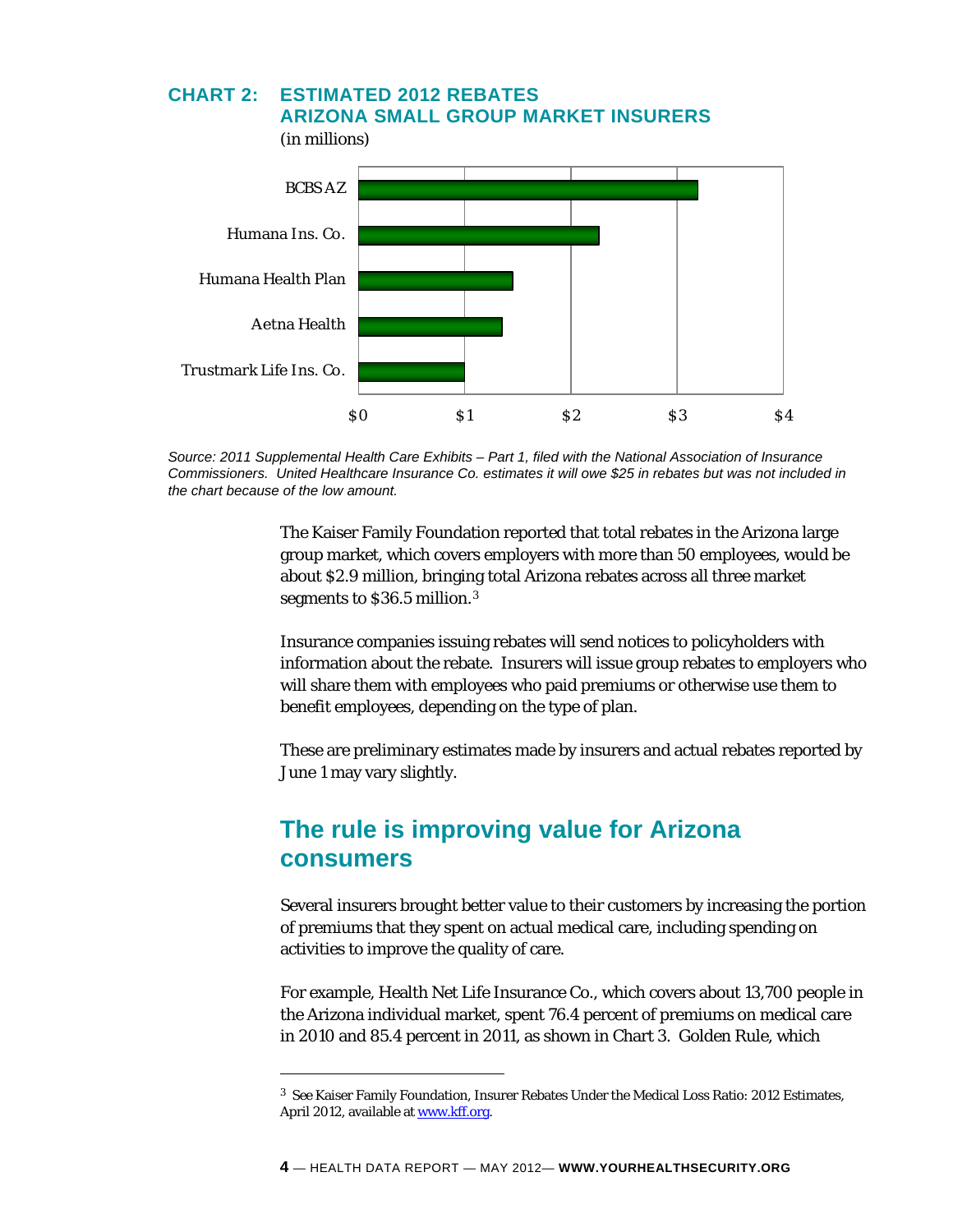covers about 56,800 people in the Arizona individual market, spent 63.7 percent of premiums on medical care in 2010 and 79.2 percent in 2011. Blue Cross Blue Shield of Arizona, covering about 129,800 people in the individual market, improved value from 74.9 percent in 2010 to 77.6 percent in 2011.

The percentage of premiums spent on medical care refers to the total amount an insurer spent, on average, for all the people it covers in a certain market in the state, such as the individual market or small group market.

These are preliminary MLR results and may not include some adjustments that some insurers can make for their final MLR reports to the U.S. Department of Health and Human Services. Therefore, final MLR percentages to be reported by June 1 may differ slightly.

### **CHART 3: 2010 vs. 2011 PERCENT OF PREMIUMS SPENT ON MEDICAL CARE, ARIZONA INDIVIDUAL MARKET SELECT COMPANIES**



*Source: 2011 Supplemental Health Care Exhibits – Part 1, filed with the National Association of Insurance Commissioners.*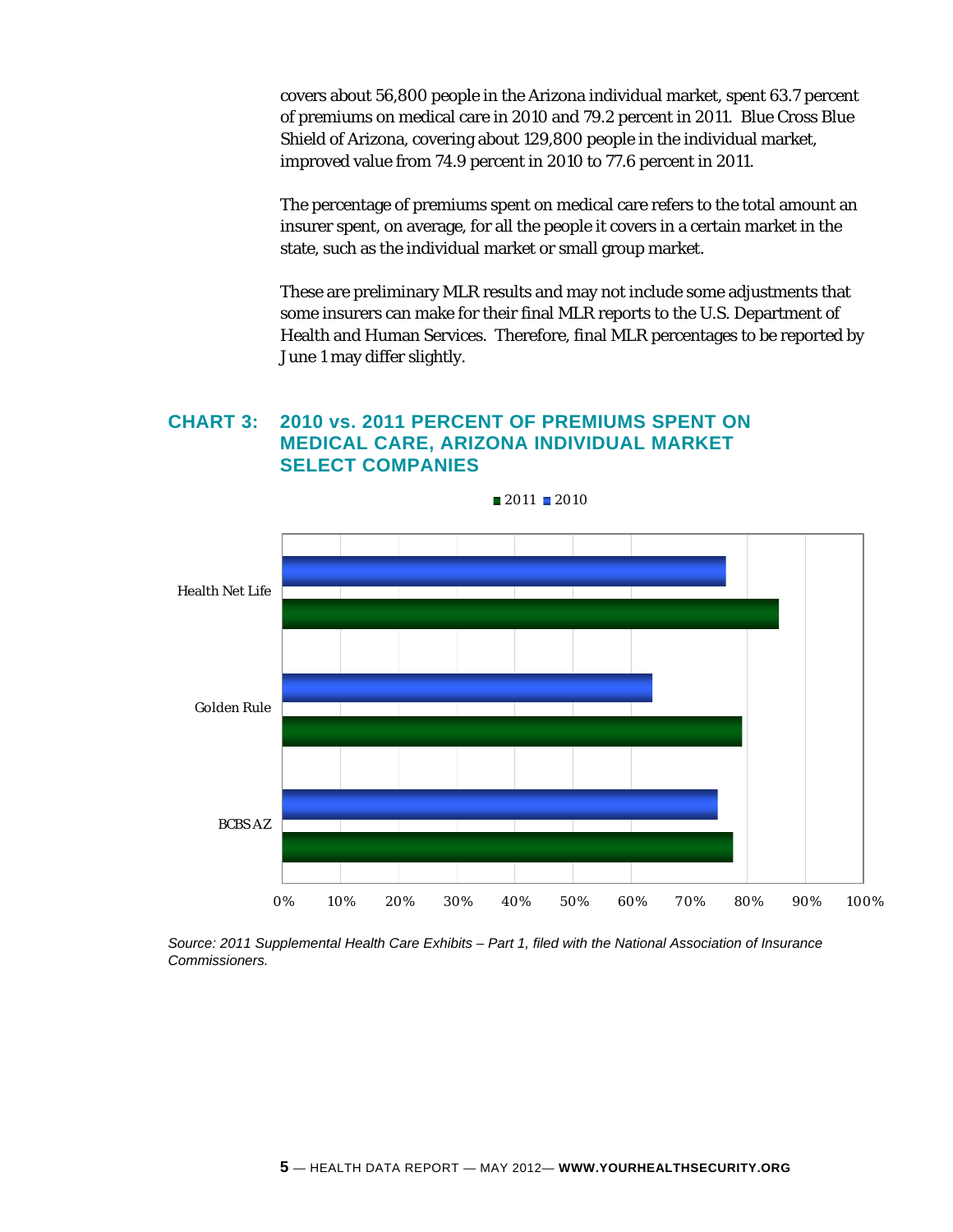## **Some rate increases appear to be moderating in Arizona**

Some evidence suggests that rate increases may be moderating in Arizona. For example, Blue Cross Blue Shield of Arizona implemented average rate increases ranging from 8.8 percent to 19.4 percent on individual market plans each year from 2007 to 2010, according to records from the Arizona Department of Insurance. But in 2011, the highest increase that the company requested was 3 percent and the lowest was a decrease of 2.9 percent. The records indicate that no rate changes actually went into effect on the plans in 2011. Humana Insurance Co. requested average rate decreases between 5 percent and 2.4 percent on individual market plans in 2011 after implementing small increases in 2010, records show.

Insurance companies set rates by projecting what their medical claims costs will be in the future. Rates are set so that total premiums collected will cover those projected claims costs, as well as future administrative expenses and profit. The federal MLR rule impacts health insurance rates because health insurers use "target" medical loss ratios when they determine what their rates should be for a future time period. In other words, they try to set rates so that a certain percentage of premiums will go toward medical care and the remainder will be retained for plan administration and profit.

Insurers that traditionally have used more than 20 percent for administrative expenses and profits will need to rein in those expenses. As a result, customers may see lower premiums or at least smaller increases.

Further, in the past, when actual medical costs turned out lower than projected costs, insurers often could pocket the difference. With the higher MLR standard in place, insurers must give the money back to policyholders if actual medical costs fall below 80 percent of premiums. This means insurers now have an incentive to try to ensure that projected medical costs do not exceed actual costs. To avoid rebates, they may reduce rates or rate increases if cost growth trends begin to fall, as they have in the last few years with consumers using less healthcare than some insurers predicted and other factors contributing to a slowdown in growth.[4](#page-5-0) In this way, the MLR rule makes it more likely that lower health spending and slowing medical cost growth will equate to lower rate increases or even rebates for consumers.

<span id="page-5-0"></span>setting rates. Various factors may contribute to rate changes, so not all may be related to the MLR rule. In some cases, for example, rates may be lowered if plan benefits are reduced or if deductibles or other cost-sharing components of a plan are increased. And some insurers, such as Health Net Life Insurance Co., continue to

The MLR rule gives insurers an incentive to more accurately predict future medical costs when

<sup>4</sup> *See* In Hopeful Sign, Health Spending is Flattening Out, New York Times, April 28, 2012, [http://www.nytimes.com/2012/04/29/health/policy/in-hopeful-sign-health-spending-is](http://www.nytimes.com/2012/04/29/health/policy/in-hopeful-sign-health-spending-is-flattening-out.html)[flattening-out.html](http://www.nytimes.com/2012/04/29/health/policy/in-hopeful-sign-health-spending-is-flattening-out.html).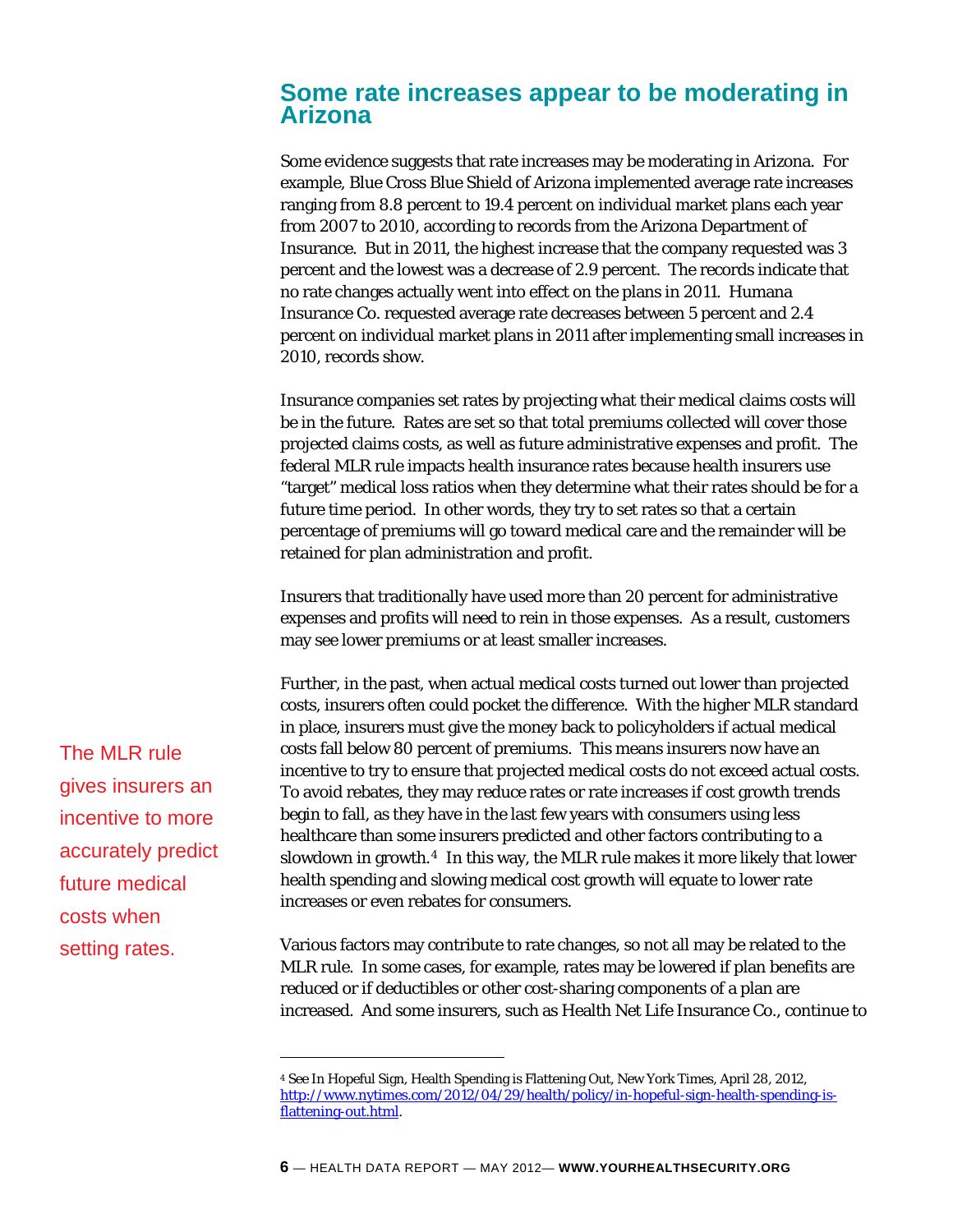raise rates in the double digits in the individual market, according to state records.

Before the federal MLR rule went into effect, Arizona insurers complied with state MLR rules, which set a minimum medical loss ratio standard of between 50 percent and 60 percent depending on the renewal terms of the policy.[5](#page-6-0) Insurers had to certify in a rate filing that their rates were in compliance with the standards.

The Affordable Care Act requires state regulators to review individual market and small group rate increases of 10 percent or more. The Act set aside \$250 million in additional funds for states to hire actuaries, improve their rate review, and provide more information to consumers about rates. The U.S. Department of Health and Human Services (HHS) reviews rate increases of 10 percent or more in a handful of states, including Arizona, that lack an effective rate review program. However, HHS has no authority to disapprove a rate; it can only issue findings as to whether a rate increase is reasonable. HHS has found 10 small group rate increases unreasonable in Arizona as of May 2012.

## **Insurers remain profitable**

Even after estimated rebates or business adjustments that increased spending on medical care are taken into account, most insurers anticipating rebates earned profits on their Arizona health insurance business. The preliminary results shown in Chart 4 demonstrate that insurers can offer greater value to their customers and still be profitable.

<span id="page-6-0"></span><sup>5</sup> *See* Arizona Administrative Code R20-6-604 and R20-6-607.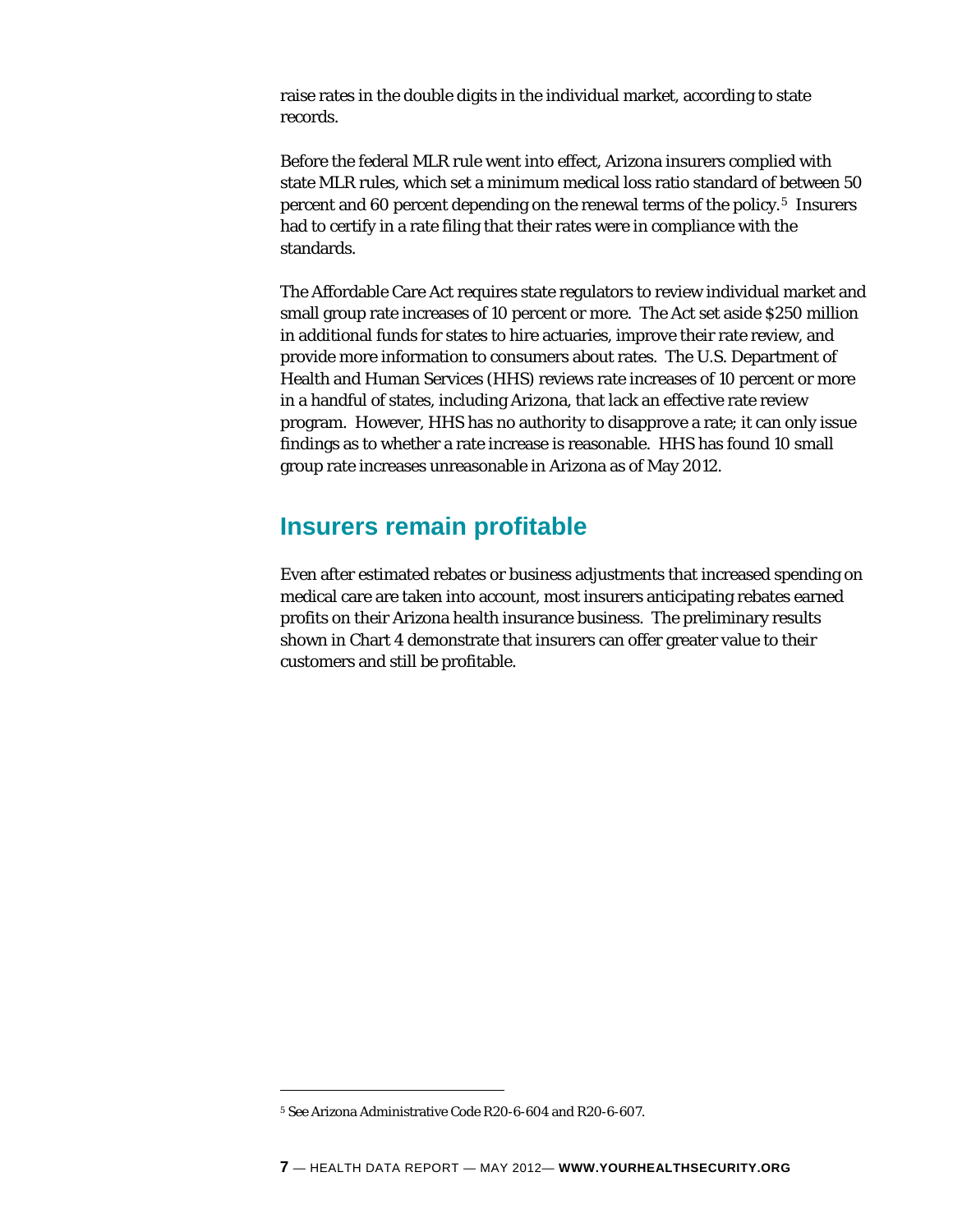### **CHART 4: NET PROFITS ON ARIZONA HEALTH INSURANCE BUSINESS, 2011 REBATING INSURERS**

(in millions)



*Source: 2011 Supplemental Health Care Exhibits – Part 1, filed with the National Association of Insurance Commissioners.* 

# **Conclusion**

Early evidence showing the impact of the new MLR rule during its first year in effect shows that many of Arizona's insurers are changing business practices or preparing for millions of dollars in rebates in response to the new law. At the same time, most insurers remain profitable on Arizona health insurance business. For consumers and small businesses, this means the rule is bringing greater value for their premium dollars.